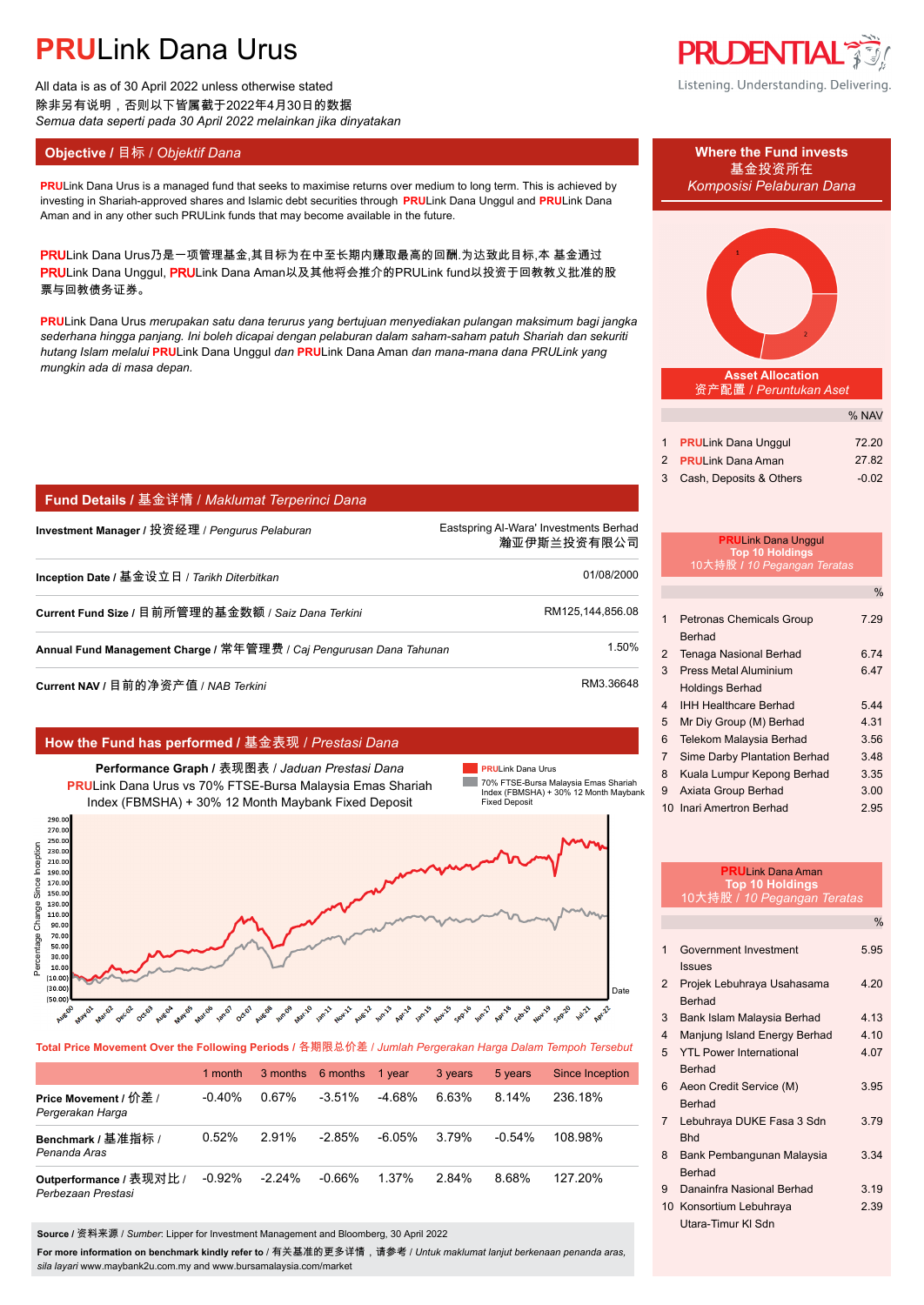All data is as of 30 April 2022 unless otherwise stated 除非另有说明,否则以下皆属截于2022年4月30日的数据 *Semua data seperti pada 30 April 2022 melainkan jika dinyatakan*

### **Monthly Update /** 每月简报 / *Peningkatan Bulanan*

### **Market Review /** 市场回顾 */ Tinjauan Bulanan*

#### **Equity /** 股票市场 */ Ekuiti.*

Malaysian equity markets outperformed the Asia Pacific region , despite being a relatively quiet trading month in April with only USD 9.6 billion traded versus March's USD16.2 billion. Effective 1 April 2022, Malaysia moved towards endemic phase, lifting many travel restrictions. EPF's special withdrawal of up to RM10,000 was opened for applications early April, and within two weeks, saw approved applications of about RM40 billion, to be disbursed by the end of April. This will help drive consumption spending domestically, especially ahead of the Hari Raya festivities that began 2 May 2022. The conflict between Russia and Ukraine continued without a ceasefire being reached. Brent crude oil prices remained elevated at between USD100- 110/bbl, whilst crude palm oil prices trended higher to above RM7000/T. Foreign investors were net buyers of equity in April of RM0.8 billion, the fourth consecutive month of net inflows.

The FBM Emas Shariah Index rose 78.93 points in April to close at 11,943.35 points, up 0.66%. The FBM Small Cap Shariah index rose 3.25% for the month and outperformed the FBM Emas Shariah Index.

尽管交投相对淡静,马来西亚股市走势超越亚太区域;与3月份的162亿美元相比,4月份的成交量仅为96亿美元。大马自2022年4月1日起过渡至地方性流行病阶

- 段,并消除多项旅游限制。雇员公积金局一万令吉特别提款于4月初开放申请,批准的申请在两周内达到400亿令吉,并于4月底发放。这将有助于推动国内消费开
- 销,尤其是在开斋节庆祝活动于2022年5月2日展开的前夕。俄罗斯和乌克兰之间的冲突在无法达成停火协议下继续燃烧。布伦特原油价格维持在每桶100-110 美元之
- 间,原棕油价格则走高至每公吨7000 令吉以上。外资4 月份净买入8 亿令吉股票,是连续第四个月净流入马股。

### 富马回教全股项指数于4月份起了78.93点或0.66%,以11,943.35点挂收。富马回教小资本指数月内上涨3.25%,走势超越富马回教全股项指数。

*Pasaran ekuiti Malaysia mengatasi prestasi rantau Asia Pasifik, walaupun April merupakan bulan dagangan yang agak lengang dengan hanya USD9.6 bilion didagangkan berbanding USD16.2 bilion di bulan Mac. Berkuat kuasa 1 April 2022, Malaysia menuju ke fasa endemik, menarik balik banyak sekatan perjalanan. Pengeluaran khas KWSP sehingga RM10,000 dibuka untuk permohonan di awal April, dan dalam tempoh dua minggu, kira-kira RM40 bilion permohonan diluluskan, dan pembayaran akan dilepaskan pada akhir April. Ini akan membantu memacu perbelanjaan penggunaan dalam negara, terutamanya menjelang perayaan Hari Raya yang diraikan pada 2 Mei 2022. Konflik antara Rusia dan Ukraine yang masih berterusan tanpa persetujuan gencatan senjata dicapai. Harga minyak mentah Brent masih lagi meningkat antara USD100 hingga 110 setong manakala harga minyak sawit mentah meningkat kepada melebihi RM7000 setan. Pelabur asing adalah pembeli bersih ekuiti bernilai RM0.8 bilion, aliran masuk bersih bulan keempat berturut-turut.*

*Indeks FBM Emas Shariah meningkat 78.93 mata di bulan April lalu ditutup pada 11,943.35 mata, meningkat 0.66%. Indeks FBM Small Cap Shariah naik 3.25% di bulan tersebut dan mengatasi prestasi Indeks FBM Emas Shariah.*

#### **Fixed Income /** 固定收益市场 */ Pendapatan Tetap*

*.* As widely expected, the Fed raised its federal funds rate by 50bps to 0.75%-1.00% at its May 2022 FOMC meeting and revealed its plan to shrink its balance sheet by USD47.5 billion per month starting Jun 2022 before doubling the amount to USD95 billion after three months. At his press conference, Fed Chair Powell acknowledged that inflation could remain substantially elevated and signalled more half-point hikes in the coming meetings although a 75bps hike has been ruled out for now. Powell also reiterated that the US economy is very strong and well positioned to handle the planned rate hikes, an indication that reining in inflation remains the Fed's immediate focus.

Malaysia transitioned into the endemic phase in Apr 2022 and is in talks with other countries for the recognition of Malaysia's Covid -19 vaccination and test certificates. Meanwhile, requirements for the wearing of face masks outdoors, scanning of MySejahtera and pre-departure and on-arrival tests for fully vaccinated travellers have been scrapped effective 1 May 2022. These developments coupled with the availability of antiviral drugs for the treatment of infected adults at high risk of developing severe symptoms will continue to support economic recovery. Meanwhile, World Bank lowered Malaysia's 2022 GDP growth forecast to 5.5% from 5.8% previously, while IMF revised its global and ASEAN-5 growth forecasts to 3.6% and 5.3% from 4.4% and 5.6% previously to reflect the direct impact of the Russia-Ukraine war on top of the impediments from the Omicron variant. The IMF also warned that the tightening in advanced economy could exert pressure on capital flows in emerging markets.

Malaysia's MGS curve moved significantly higher in the month of Apr 2022. The yields of the 3-year, 5-year, 10-year and 15-year MGS rose 31bps, 53bps, 53bps and 59bps respectively to close the month at 3.49%, 3.92%, 4.38% and 4.83% respectively. Similarly, yields of MGII ended higher with yields of the 3-year, 5-year, 10-year and 15-year MGII increasing 53bps, 55bps, 49bps and 52bps respectively to end the month at 3.48%, 4.05%, 4.41% and 4.82% respectively.

美联储联邦公开市场委员会(FOMC)如市场广泛预期般在2022年5月份会议将联邦基准利率上调50个基点至0.75%-1.00%区间。与此同时,美联储透露将从 2022 年 6 月开始每月缩减资产负债表475 亿美元,三个月后将翻倍至 950 亿美元。美联储主席鲍威尔在新闻发布会上承认通胀可能会继续大幅上升,并放话表示接下来的会 议将各加息50个基点,尽管目前已经排除了加息 75 个基点的可能性。鲍威尔还重申,美国经济非常强劲且能够很好地应对计划中的加息行动,表明控制通胀仍然是美 联储的当务之急。

马来西亚自2022年4月起过渡至地方性流行病阶段,同时正与其他国家就承认大马新冠肺炎疫苗接种和检测证书展开谈判。此外,自2022年5月1日起,民众在户外不 强制戴口罩、无需扫描My Sejahtera二维码以及已接种疫苗旅客出入境无需检测。除了这些发展,抗病毒药物可用于治疗有严重症状高风险感染的成年人等利好将继 续支持经济复苏。与此同时,世界银行将大马2022 年国内生产总值增长预测从此前的 5.8%下调至 5.5%。另外,国际货币基金组织将全球和东盟五国的增长预测从之 前的 4.4% 和 5.6%下调至 3.6% 和 5.3%,以反映Omicron变异体带来的逆风以外,俄乌战争的直接影响。该组织还警告说,发达经济体的经济紧缩可能会对新兴市场 的资本流动构成压力。

大马政府债券收益率曲线于2022年4月走高。3年、5年、10年和15年大马政府债券收益率分别上涨31、53、53和59个基点,以3.49%、3.92%、4.38%和4.83%结束 当月的交易。与此同时,大马政府投资票据收益率也扬升,3年、5年、10年和15年大马政府投资票据分别走高53、55、49和52个基 点,以3.48%、4.05%、4.41%和4.82%挂收。

*Seperti yang dijangkakan secara meluas, Fed menaikkan kadar dana persekutuannya sebanyak 50 mata asas kepada 0.75% hingga 1.00% semasa mesyuarat FOMC Mei 2022 dan mendedahkan rancangannya untuk mengecilkan kunci kira-kira sebanyak USD47.5 bilion sebulan bermula Jun 2022 sebelum menggandakan jumlah tersebut kepada USD95 bilion selepas tiga bulan. Sewaktu sidang akhbarnya, Pengerusi Fed, Powell mengakui bahawa inflasi boleh terus meningkat dengan ketara dan mengisyaratkan kenaikan lebih dari separuh mata dalam mesyuarat akan datang walaupun kenaikan 75 mata asas telah ditolak buat masa ini. Powell juga menegaskan bahawa ekonomi AS sangat kukuh dan berada pada kedudukan yang baik untuk mengendalikan kenaikan kadar yang dirancang, satu petunjuk bahawa* 

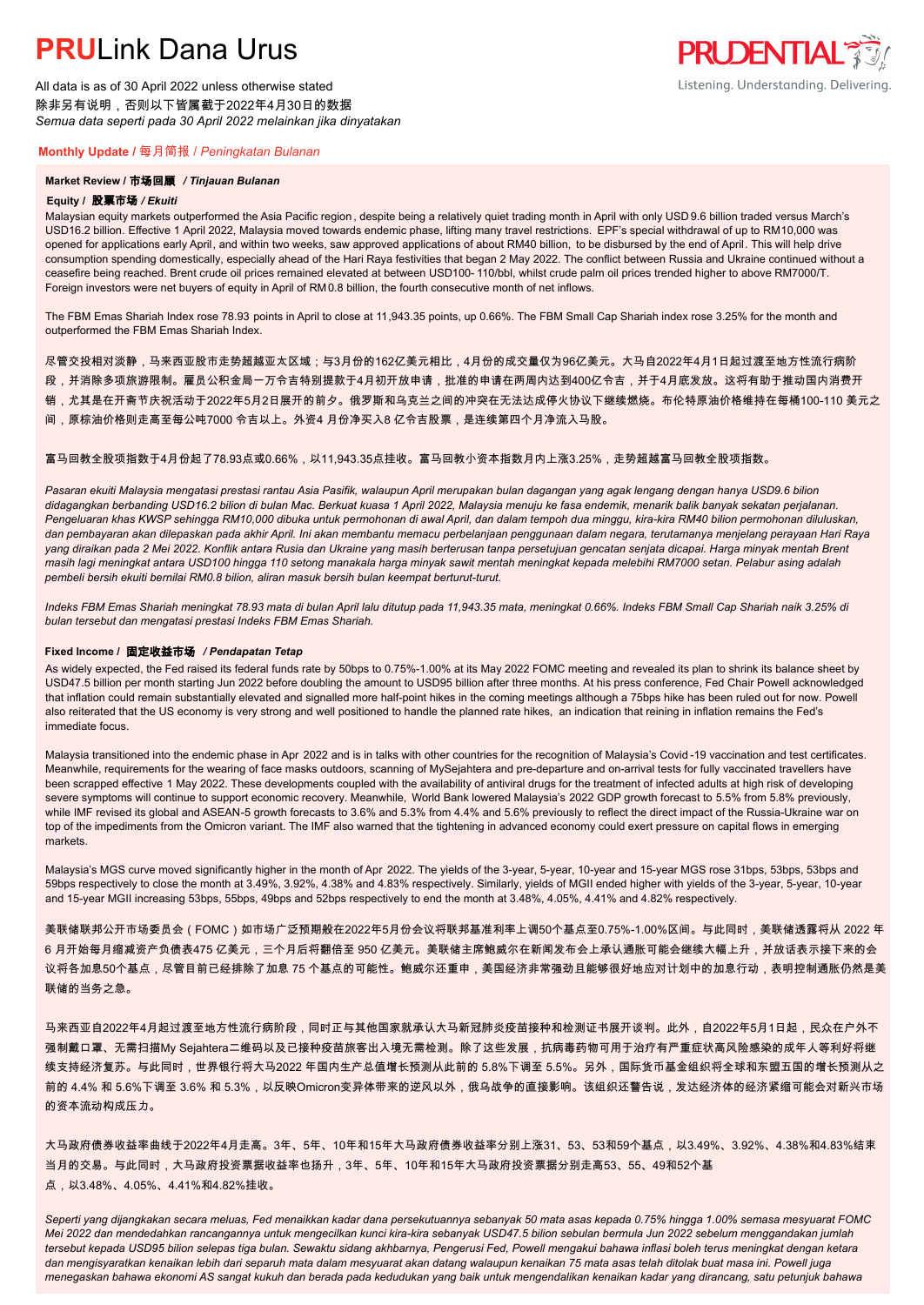All data is as of 30 April 2022 unless otherwise stated 除非另有说明,否则以下皆属截于2022年4月30日的数据 *Semua data seperti pada 30 April 2022 melainkan jika dinyatakan* **PRUDENTIAL** Listening. Understanding. Delivering.

*mengekang inflasi kekal sebagai tumpuan serta merta Fed.*

*Malaysia beralih ke fasa endemik pada April 2022 dan sedang berbincang dengan negara lain untuk pengiktirafan sijil ujian dan vaksinasi Covid-19 Malaysia. Sementara itu, keperluan untuk memakai pelitup muka di luar rumah, pengimbasan MySejahtera dan ujian sebelum berlepas dan semasa ketibaan ke atas pengembara yang lengkap divaksin telah dibatalkan berkuat kuasa 1 Mei 2022. Perkembangan ini ditambah dengan ketersediaan ubat antivirus bagi rawatan orang dewasa yang dijangkiti dan yang berisiko tinggi mengalami gejala teruk akan terus menyokong pemulihan ekonomi. Sementara itu, Bank Dunia menurunkan unjuran pertumbuhan KDNK Malaysia 2022 kepada 5.5% daripada 5.8% sebelum ini, manakala IMF menyemak semula unjuran pertumbuhan global daripada 3.6% kepada 4.4% dan ASEAN-5 daripada 5.3% kepada 5.6% untuk mencerminkan impak langsung Perang Ukraine-Rusia di samping halangan berikutan varian Omicron. IMF juga memberi amaran bahawa pengetatan melibatkan ekonomi maju boleh memberi tekanan kepada aliran modal dalam pasaran memuncul.*

*Keluk MGS Malaysia bergerak lebih tinggi dengan ketara pada bulan April 2022. Hasil MGS 3 tahun, 5 tahun, 10 tahun dan 15 tahun masing-masing meningkat 31 mata asas, 53 mata asas, 53 mata asas dan 59 mata asas lalu menutup bulan dagangan pada 3.49%, 3.92%, 4.38% dan 4.83%. Begitu juga, hasil MGII berakhir lebih tinggi dengan hasil MGII 3 tahun, 5 tahun, 10 tahun dan 15 tahun masing-masing meningkat 53 mata asas, 55 mata asas, 49 mata asas dan 52 mata asas lalu mengakhiri bulan dagangan pada 3.48%, 4.05%, 4.41% dan 4.82%.*

#### **Market Outlook /** 市场展望 */ Gambaran Bulanan*

#### **Equity /** 股票市场 */ Ekuiti*

Two months into the Russia/Ukraine conflict, a resolution towards a ceasefire has yet to be achieved. As such commodity prices are likely to remain higher for longer. Other global risks to contend with could include higher inflationary pressures resulting in the US Federal Reserve hiking rates faster and more aggressively. Nevertheless, as Malaysia moves towards endemic phase post 1 April 2022, the reopening will help support the recovery. The PM announced effective 1 May 2022 further relaxations of restrictions such as allowing the option not to wear a mask outdoors, no requirement to check-in with MySejahtera, social distancing no longer required, and fully vaccinated travelers will no longer need to do a Covid-19 test before departing Malaysia and upon arrival, and Covid-19 insurance is no longer needed for all travelers entering Malaysia. The success of the BN party in the recent Johor State Elections will fuel speculations that GE15 may be called after July 2022. A convincing win by any party will be a positive factor towards a more stable government and policy making . Whilst there are many potential headwinds on the horizon, any correction in the market would provide a good opportunity to accumulate fundamentally strong stocks.

俄罗斯与乌克兰爆发冲突两个月后尚未达成停火协议。因此,大宗商品价格可能会在更长时间内保持高位。 其他需要应对的全球风险还包括通胀压力走高使美联储更 快、更激进地加息。尽管如此,大马自2022年4月1日起过渡至地方性流行病阶段,经济重新开放将有助于支撑经济复苏。首相宣布自2022年5月 1日起进一步放宽限 制,包括允许民众选择在户外不戴口罩、无需透过My Sejahtera打卡所在地、不再需要保持社交距离,同时取消完全接种疫苗旅客离开大马之前和抵达时的测试,以 及所有入境大马的旅客无需再投保冠病保险。另一方面,国阵在最近的柔佛州选举中获得胜利使市场猜测,第 15 届全国大选可能在 2022 年 7 月之后召开。任何一方 令人信服的胜利都将是积极因素,因为这将带来一个更稳定的政府和政策制定。尽管许多潜在的不利因素目前充斥市场,任何调整都将是积累基本面强劲的股票的良 机。

*Konflik Rusia/Ukraine telah berlalu dua bulan namun resolusi ke arah gencatan senjata masih belum dicapai. Oleh itu, harga komoditi berkemungkinan kekal tinggi bagi tempoh yang lebih lama. Risiko global lain yang mungkin perlu dihadapi termasuk tekanan inflasi lebih tinggi yang menyebabkan kadar kenaikan Rizab Persekutuan AS lebih cepat lagi agresif. Namun begitu, apabila Malaysia menuju ke fasa endemik selepas 1 April 2022, pembukaan semula sempadan akan membantu menyokong pemulihan. PM mengumumkan berkuat kuasa 1 Mei 2022 lanjutan pelonggaran sekatan seperti membenarkan pilihan untuk tidak memakai pelitup muka di luar rumah, tiada keperluan untuk mendaftar masuk dengan MySejahtera, penjarakan sosial tidak lagi diperlukan, dan pengembara yang telah lengkap divaksin tidak perlu melakukan Ujian Covid-19 samada sebelum berlepas dari Malaysia dan semasa ketibaan, serta insurans Covid-19 ke atas semua pelancong yang memasuki Malaysia tidak lagi diperlukan. Kejayaan parti BN dalam Pilihan Raya Negeri Johor baru-baru ini akan memarakkan spekulasi bahawa PRU15 mungkin diadakan selepas Julai 2022. Kemenangan yang meyakinkan diraih oleh mana-mana parti akan menjadi faktor positif ke arah pembentukan kerajaan dan dasar yang lebih stabil. Walaupun mungkin terdapat banyak halangan, sebarang pembetulan pasaran akan memberikan peluang yang baik untuk mengumpul stok yang secara asasnya kukuh.*

#### **Fixed Income /** 固定收益市场 */ Pendapatan Tetap*

*.* Malaysia's Mar 2022 headline inflation rate came in unchanged at 2.2% YoY as higher Food & Non-Alcoholic Beverages (+4.0% YoY) and Transportation (+2.6% YoY) inflations were partially offset by a softer growth in Housing, Water, Electricity, Gas and Other Fuels (+0.9% YoY) prices. Having said that, core inflation accelerated further to 2.0% YoY (Feb 2022: +1.8% YoY), a reflection of the broadening increase in prices of goods and services. Overall inflationary risk remains tilted to the upside although the government's commitment to ensure price stability of basic necessities could help mitigate some pressure . For 2022, full year inflation is expected to remain modest, coming in within BNM's forecast of 2.2% to 3.2%.

Markets across the globe remained highly volatile in Apr 2022, driven predominantly by higher rate hike expectations across developed markets and the ongoing geopolitical conflicts. We note that the concern over tighter global financial conditions has started to be reflected in the FX weakness and volatility in emerging economies, exerting pressure on central banks to re-assess their monetary policy stance. In Malaysia, the sovereign yield curve shifted much higher in the month of Apr 2022 despite inflationary pressure staying relatively muted thus far. In the near term, volatilities in the global market are expected to persist as sentiments continue to be weighed by concerns on global growth outlook and inflation outlook on the back of the on-going Russia-Ukraine war and China's strict Covid-19 containment measures. For 2022, we believe the main themes surrounding the Malaysian bond market are Malaysia's economic growth , inflationary pressures and monetary policy normalization, potential general elections as well as the supply-demand dynamics.

There will be three auctions in the month of May 2022, the new 30Y MGII 05/52, the re-opening of the 10-year MGS 07/32 and the re-opening of the 3-year MGII 10/25. While there is still ample liquidity in the system, the outcome of these auctions is likely to be influenced by prevailing market sentiment. On the corporate front, we expect mixed demand for corporate bonds as investors continue to be selective in their investments.

马来西亚2022年3月总体通货膨胀率按年保持不变在2.2%。食品与非酒精饮料和运输走高,按年分别起+4.0%和+2.6%;但住房、水、电、天然气和其他燃料价格(按 年+0.9%)增长放缓部分抵消了其他类别走高带来的影响。尽管如此,核心通货膨胀按年进一步加速到2.0%,比较2022年2月的是按年+1.8%;反映商品和服务价格广 泛上涨。虽然政府承诺确保基本必需品价格稳定或有助于缓解一些压力,总体通胀风险仍倾向于走高。2022 年全年通胀预计保持温和,处于国行预测的 2.2% 至 3.2% 范围内。

2022 年 4月,全球市场走势依然如过山车般波动,主要由发达市场的升息预期升温和持续的地缘政治冲突驱动。我们注意到,市场对全球金融状况趋紧的担忧已开始 反映在新兴经济体疲软和波动的外汇走势上,并为各国央行重新评估货币政策立场带来了压力。在马来西亚,尽管通胀压力迄今相对温和,主权收益率曲线于2022 年 4 月进一步走高。短期内,持续上演的俄乌战争和中国实施的严格Covid-19 遏制措施对全球增长和通胀前景带来的担忧继续打压市场情绪;在此情景下,全球市场预 计将持续波动。2022 年,我们认为围绕马来西亚债券市场的主要主题包括大马经济增长、通胀压力和货币政策正常化、潜在的全国大选以及供需动态。